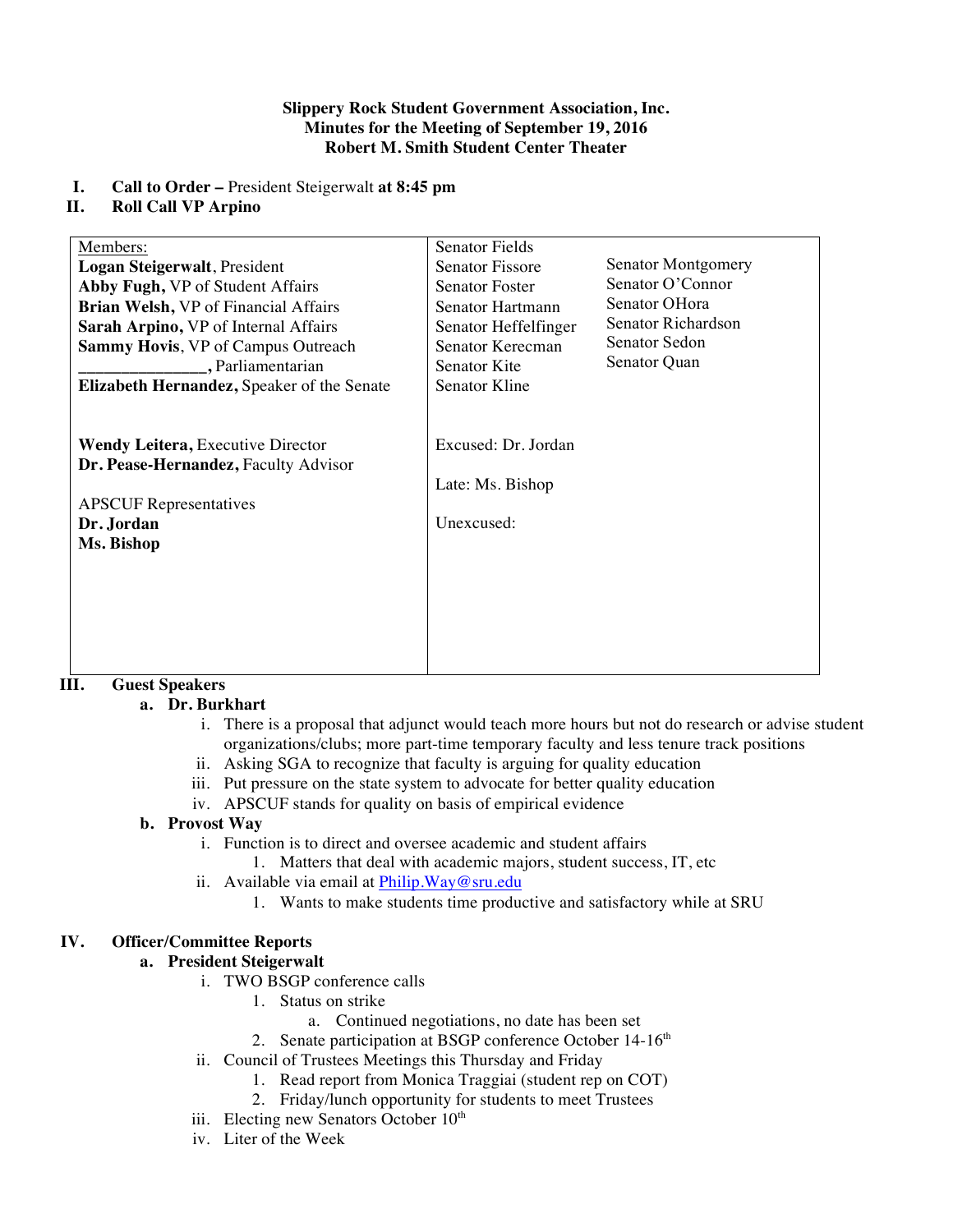1. Lindsey Kerecman

## **b. VP Arpino**

- i. Pancake Fundraiser September 25<sup>th</sup>
	- 1. Delivery or sit down at Weisenfluh
	- 2. 9:00am-1:00pm
	- 3. DM @srsga for delivery
	- 4. \$1 a pancake, minimum of 3 pancakes
- ii. New applicants look for an email from me by Wednesday

## **c. VP Welsh**

- i. Conference Grant Apps due Friday September  $30<sup>th</sup>$  at noon
- ii. Committee meets Mondays at 3:30pm in room 319 SSC
- iii. Budgetary Reserves: \$117,824.59

## **d. VP Fugh**

- i. Student Life Survey
	- 1. Enter to win a park anywhere pass, free semester of books, or fitness band
- ii. Student Safety Week ( September 26-29)
	- 1. Enter to win an apple TV
- iii. Rhoads Hall Renovations
- iv. Committee Meetings: Tuesday at 5pm in SSC 324

### **e. VP Hovis**

- i. Picked movies for end of semester
- ii. Harvest Fest Planning
	- 1. Dates TBD
- iii. Movie this weekend: Central Intelligence

## **f. Speaker Hernandez**

- i. Building Senators
	- 1. Brainstorm
		- a. "Criticism for Cookies"
		- b. More collaboration with ARHS
		- c. Respond better to safety hazards in Res Halls
	- 2. Commuters
		- a. Continue walking campaign
		- b. Looking more into commuter safe houses

# **g. Social Justice Committee**

- i. Formed to bring light to social justice and diversity issues
- ii. Meets every other Tuesday at 8:30pm in the Suite
- iii. Monthly meet n greets with admin and student body are planned
- iv. Continue planning for the Thanksgiving Dinner

# **V. Open Forum**

# **a. Richelle Fuller**

- i. VP of programming for ARHS
- ii. First meeting Wednesday at 8:00pm Watson Hall Greater Room
- iii. Steeler watch party behind Watson, rain location building F Great Room

### **b. Lamorie Marsh**

- i. Editer and Chief of "The Roxy"
- ii. Completely student run, all work is student submissions
- iii. Students can send submissions to Lamorie or other E-board members
- **VI. Old Business** none
- **VII. New Business**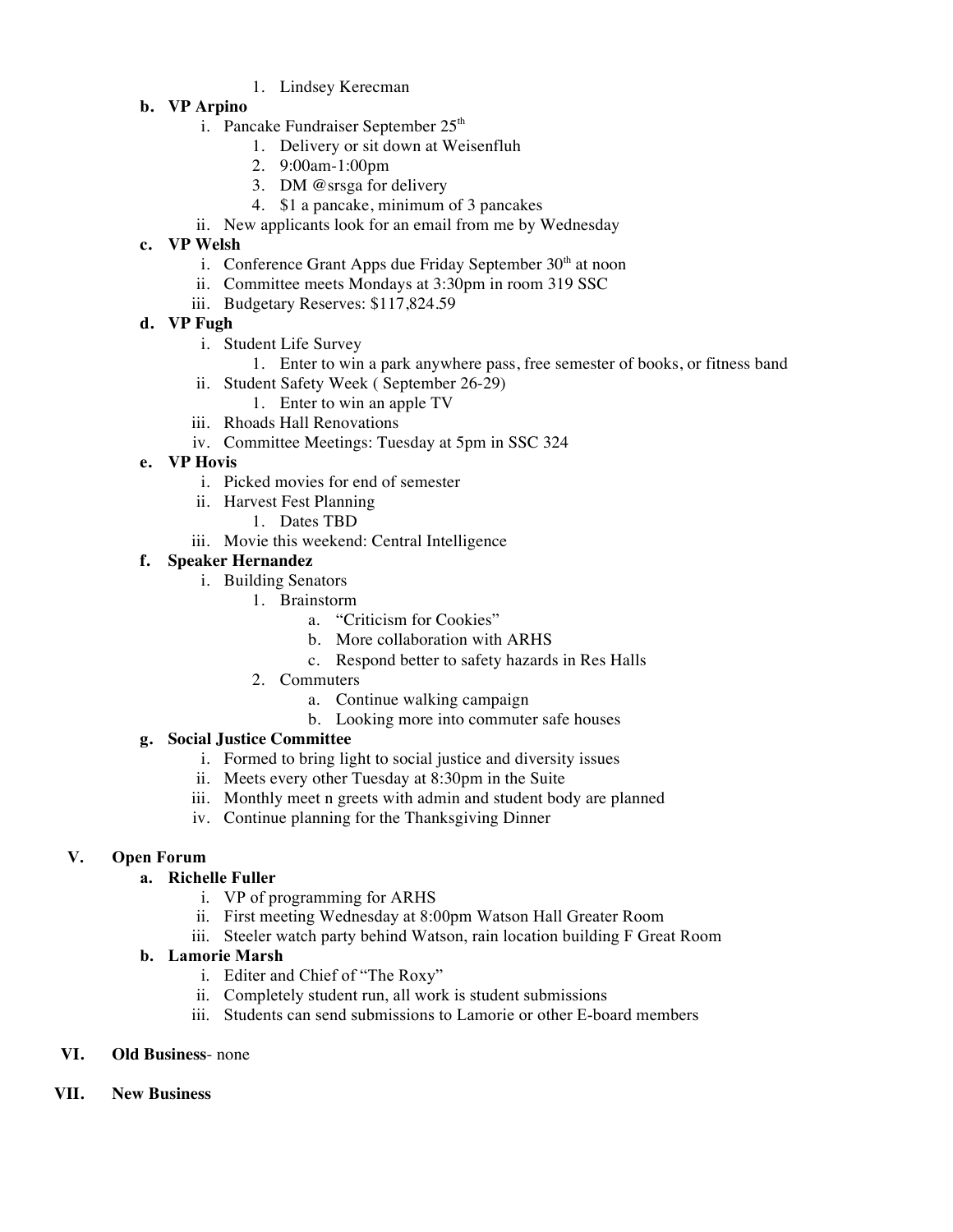**Motion #1 -**That SRSGA approves the minutes of September 6, 2016 **Welsh/Foster Motion passes** 

**Motion #2 -** That SRSGA approves the appointment of Rachel Lawler as the SRSGA Parliamentarian **Fugh/Heffelfinger Motion passes**

**Motion #3 –** That SRSGA approves the New Initiative Request of \$798.19 for the Slippery Rock Film Society for Equipment

### **Kerecman/Montgomery**

Money will go towards cameras and other equipment in order to operate as a club Club is experiencing difficulty from checking out equipment from the library Equipment will be stored in advisor's office, check in check out system **Motion passes**

**Motion #4 -** That SRSGA approves the New Initiative Request of \$800.00 for the Slippery Rock Film Society Fees

**O'Connor/Fissore**  Money will be used to produce more additions of "The Roxy" **Motion passes**

**Motion #5 -** That SRSGA approves the New Initiative Request of \$180.00 for the KINGS Org. for supplies

**Heffelfinger/Kite** Money is going towards chess boards and pieces to utilize in their mentor program **Richardson Abstain Motion passes**

**Motion #6 -** That SRSGA recognizes SPARK as a new club **Richardson/Hartmann** Social Media: @Spark\_SRU Spread positivity and smiles around campus, random acts of kindness Pass out cookies, post sticky notes around campus reminding people to smile **Motion passes** 

**Motion #7 -** That SRSGA recognized Outdoor Recreation Club as a new club **Fissore/Foster** Goal to raise \$350 this semester, have at least 15 club members

Members vote on what activities they would like to host Collaboration with other outdoor clubs/environmental education **Motion passes with two no votes (Kite and Kline)**

**Motion #8**- That SRSGA recognizes Chinese Club as a new club **Foster/Hartmann** 23 attendees at first event Traveled to an event in Pittsburgh Purpose is to have culture exchange between US students and Chinese students, give them the bridge to connect to US Culture Upcoming events: making Chinese dumplings and going to a Halloween event **Motion Passes** 

**Motion #9-** That SRSGA recognizes CORE as a new club **Hartmann/O'Connor**